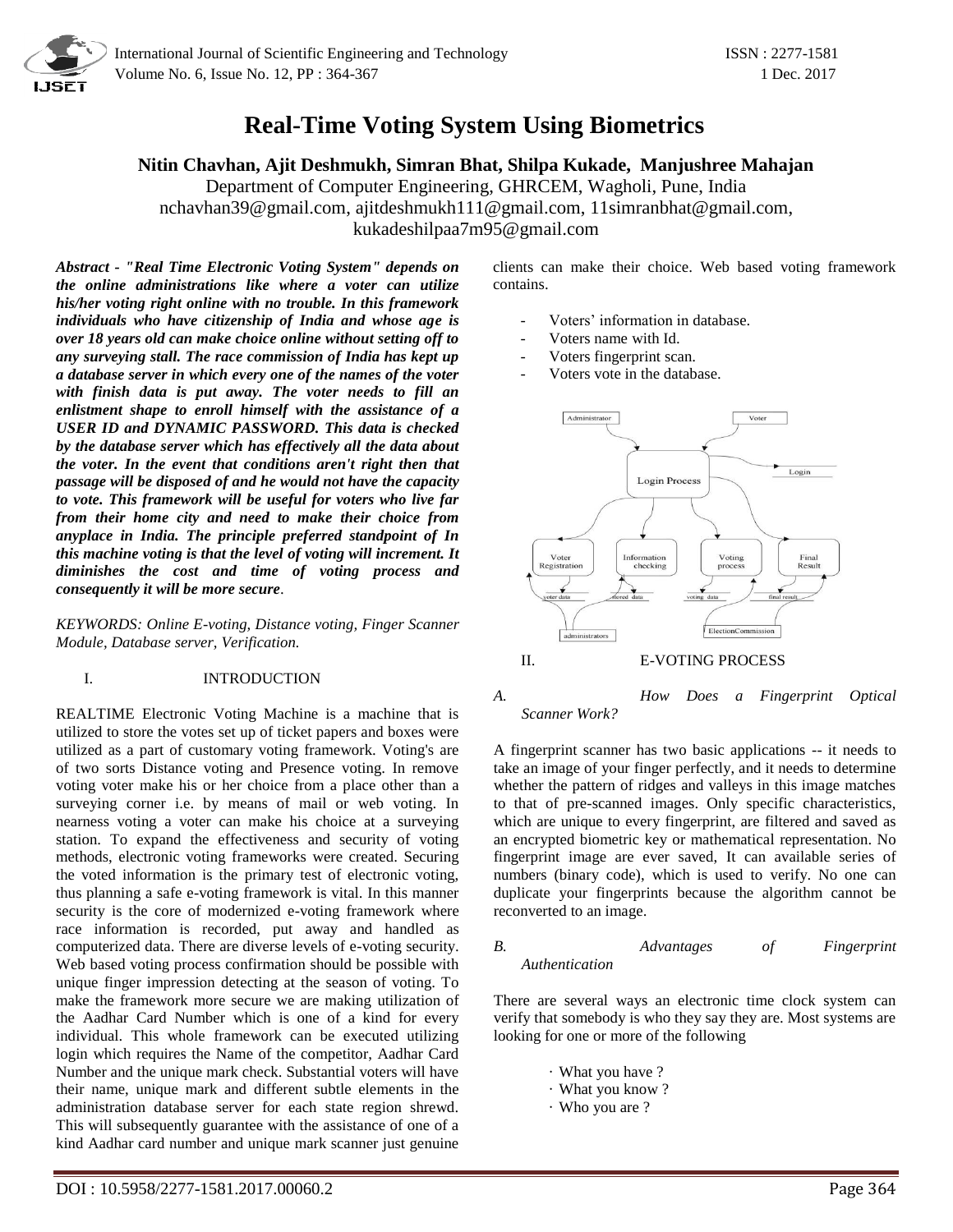

You need some sort of "token," such as an identity card with a magnetic strip to get past a "what you have" system, A "what you know" system requires you to enter a password.

A "who you are" the system can be required for physical evidences that you are who you say you are a specific fingerprint pattern on the available system.

*"Who you are" have a number of advantages, They are follows*

· Fingerprints cannot be easily faked than identity cards.

- · Guessing a fingerprint pattern is impossible like you can think and guess a password of any system.
- · You cannot misplace your finger, like you can misplace an id cards any ware.
- · You can't forget your fingerprints like you can forget or change password of any system.

# III. RELATED WORK

Most of the computer scientists who have done work in eelectronic voting seem to agree that online e-voting does not meet the requirements for public elections and that the current widely-deployed voting systems need improvement. In India first election using electronic voting was held from April 20 to May 10, 2004. The Electronic Voting Machine comes in a reusable carry pack and can operate on a battery power source in remote areas. According to Election authorities, each EVM can record five votes' minute or nearly 3,000 votes in a polling day. Throughout history, election fraud has occurred in many electoral processes from which experience shows that the manual voting process is major source of such vices and violence in many democratic countries. A case in point is the Kenyan Electoral Commission (IEBC) that has on several occasions failed to update the Kenyan national voters' register in time before the voting date. The recent EVM have also implemented real time clock and date-time facility which authorize them to record the real time and date whenever a key is pushed. In recent years, a considerable number of countries has adopted E-voting for their official elections. These countries include America, Belgium, Japan and Brazil.

## IV. MTHODOLOGY

The knowledge based (password) and token based (key or card) security systems are prone to compromise because passwords 2. can be forgotten or guessed and cards can be lost or stolen. Biometrics which refers to automatic identification of a person based on his or her distinguishing characteristics, is inherently more secure than knowledge based or token based identification.

Our fingerprint-based biometric e-voting system is essentially a pattern recognition system a person may be authenticate of his/her fingerprint. The enrolment module is responsible for registering individuals in the biometric system database (system DB). During the enrollment checking phase, the available fingerprint of an individual person is acquired by a fingerprint

scanner to produce raw digital representation.

The steps involved in fingerprint recognition are explained as follows



# *STEP 1: FINGERPRINT ACQUISITION*

On the basis of collection procedure, fingerprint images can generally be classified into three categories, namely, rolled, plain and latent.

Rolled fingerprints are obtained from rolling the finger from one side to the other in order to capture all ridge details of the fingerprint.

Generating plain fingerprints images are acquired by pressing the fingertip on to a available flat surface. Latent fingerprints are usually storing from crime scenes, in which the print is lifted and object must be surfaces that were by mistake touched or handled.

*A fingerprint image is classified based on the mode of acquisition as*

## *1. Offline image*

A fingerprint image assumption was performed by using "inktechnique" the finger can spread with black ink and pressed on paper card; the paper card was scanned by using a common paper card-scanner, producing the final digital image as per need.

## *2. Live scan image*

A digital image is directly obtained by placing the finger on the surface of a fingerprint reader. No ink is required in this method. The unique significant characteristics of fingerprint the readers can capturing the area their resolution.

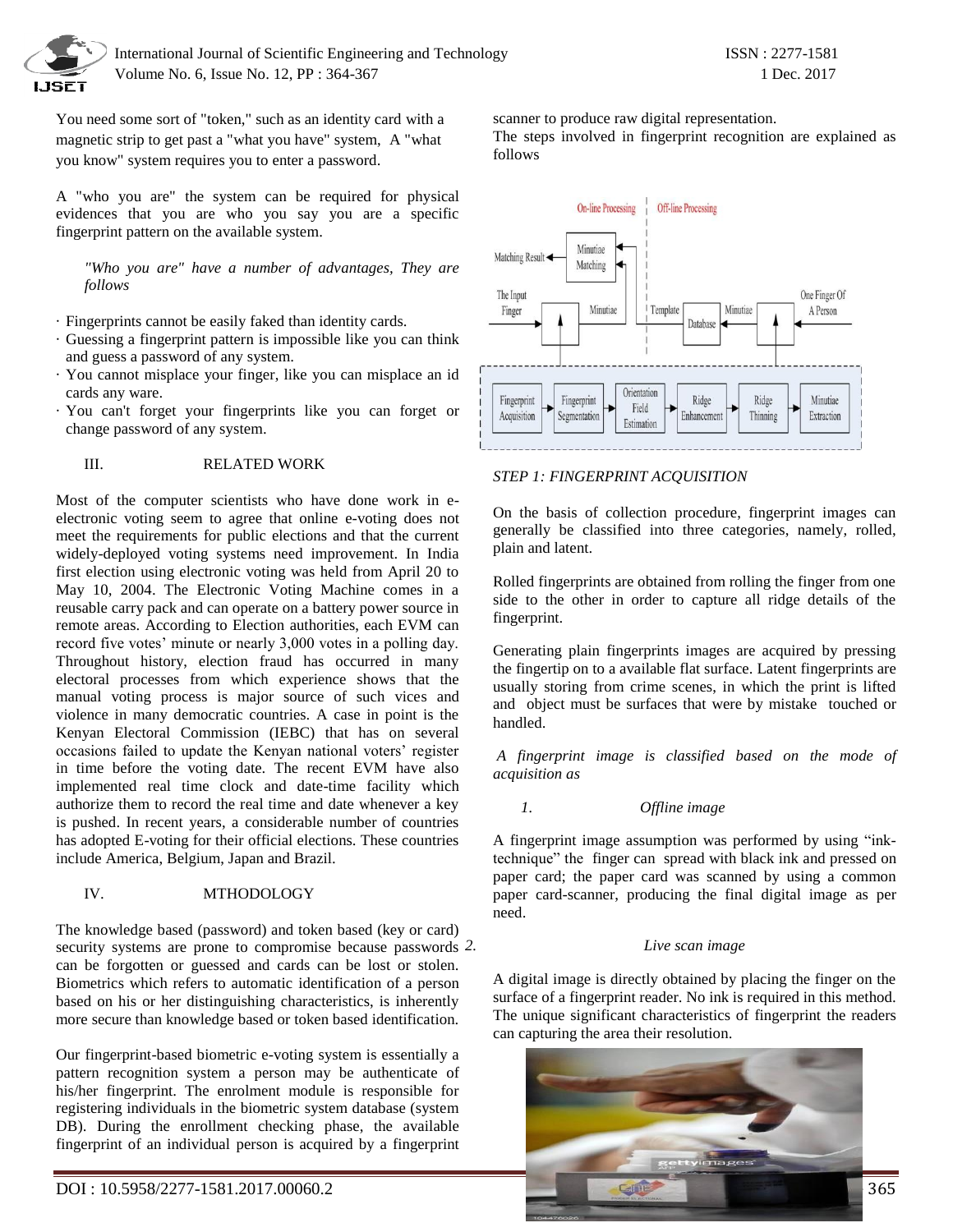

#### *Step 2: Fingerprint Segmentation*

An automatic fingerprint recognition system is the important step in segmentation of fingerprint images. A captured fingerprint image are two types, which are called the foreground and the background. The foreground is the component that originated from the contact of a fingertip with the sensor. The noisy area at the borders of the image is called the background. The task of the fingerprint segmentation algorithm is to decide which part of the image belongs to the foreground and which part to the background. A fingerprint segmentation goal was discard the background, reduce the minimum number of false features, and thus improve maximum matching accuracy of system.

#### *Step 3: Orientation Field Estimation*

By considering a fingerprint as a texture pattern can be utilize the both fingerprint orientation and frequency information to segment latent. Most of the approaches proposed in the literature for singularity detection operate on the fingerprint orientation image. The orientation of the image represents the property of the available fingerprint images and also defines the invariant coordinates for available ridges. By viewing a fingerprint image as an oriented texture, a number of methods have been proposed to estimate the orientation field of fingerprint images.

#### *Step 4: Ridge Enhancement*

Uniqueness of the fingerprint is exclusively depended on the local ridge and relationships. The two most prominent ridge characteristics called minutiae are

#### *1. Ridge ending*

A ridge ending is defined as the point where a ridge ends abruptly.



*2. Ridge bifurcation*

A ridge bifurcation is defined as the point where a ridge forks or diverges into branch ridges.



#### *Step 5: Ridge Thinning*

The final image can be enhancement step typically involving to performing prior to extraction is thinning. Morphological operation of thinning that erodes successively the foreground pixels until and one pixel is wide. A standard thinning algorithm is employed, which performs the thinning operation using two sub-iterations. The examining of an pixel each pixel subiteration begins by examining the neighborhood of each and every pixel in the binary image, and based on set of the pixelsdeletion criteria, it checks whether the pixel can be deleted or not. These sub-iterations continue until no more pixels can be deleted. The important application of thinning algorithm it can responsible for preserving the fingerprint image and connectivity of the ridge structures while forming a skeleton zed version of the binary image. This skeleton image is then used in the subsequent extraction of minutiae.

#### *Step 6: Minutiae Extraction*

Almost maximum number of fingerprint features, minutia point features. The minutiae features can be representation of reducing the problem of complex fingerprint recognition and point to the pattern matching problem. Finally, a simple image scan allows the detection of pixels that correspond to minutiae through the pixel-wise Computation of crossing number. There are maximum number of minutiae extraction methods available . We can classify these methods broadly into two types .Those that work on binarized fingerprint images. Those that work directly on gray -scale fingerprint images.

#### *Step 7: Minutiae Matching*

Minutiae are extracted from the two fingerprints and stored as sets of points in the two-dimensional plane. The alignment can be find between template and input minutiae sets of that results in the available minutiae pairings. This is the most popular and widely used in commercial applications, because of its good performance and low computation time, especially for good quality images.

#### V. PROPOSED WORK

#### *A. Design Considerations*

The proposed system is focused on improving the existing